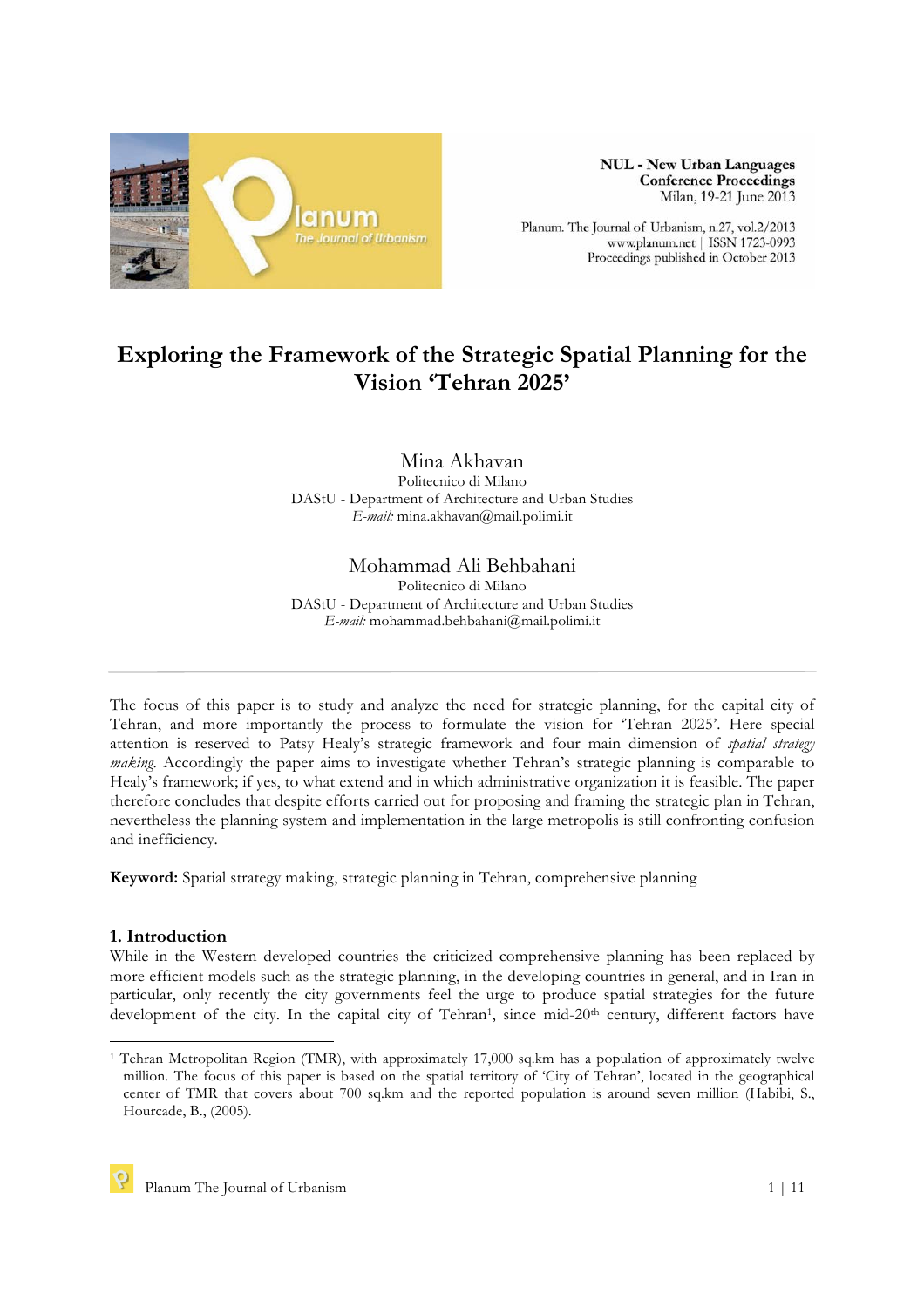influenced the planning approaches towards a gradual and high-speed development even beyond the city's institutional boundary. Some of these factors are: rapid growth of population, influx of immigrants; the cohesion of surrounded villages and small cities To Tehran's main body; Tehran's inefficient comprehensive plan which resulted in high density construction and therefore increase in land and property prices; uneven distribution of city's resources among citizens; inappropriate provided services for the city users, and etc. Therefor this research will attempt to study and analyze the current planning approaches carried out in the capital 'city of Tehran', with focus the process to formulate the vision for 'Tehran 2025' as an important effort towards strategic spatial planning.

Accordingly the paper is structured in three main sections. The first part will briefly study and outline the historical planning phases in Tehran, from the 20<sup>th</sup> century, with the aim to answer this question '*what are the deficiencies of the comprehensive planning and why there is a need for strategic planning?*'; a literature review is added to this part in order to build a comprehensive base on the terms 'spatial strategy making' and 'strategic planning'. The second part of this paper is reserved to study the process to formulate the *vision: 'Tehran 2025'* and the meaning of the strategic work, in this specific cases, with reference to Patsy Healy's strategic framework for *spatial strategy making*. The last part, the conclusion, summarizes the main out come of the study while discussing the effectiveness of such planning and its capacity to be inclusive regarding different actors involved in the city development.

### 2. Urban Planning of the 20<sup>th</sup> century in Tehran

The capital city of Tehran, has witnessed several planning paradigms since mid-20<sup>th</sup> century, which led to major physical and spatial transformations. As briefly described below, according to Madanipour, the key planning processes in Tehran can be classified into three main phases from 1930s to 1990s (Madanipour A., 2006).

The first phase (period between the 1930s and 1960s) is considered to be the era of planning through *infrastructure and design,* with the attempt to prepare a base for further growth. By the year 1932, along with the rising figures in population and the emergence of motor vehicles, city walls of the 1870s seemed to be too restricting and incoherent for this fast growing city. These attempts through re-planning and rebuilding led to major transformations (Lockhart L., 1939); most importantly were the city walls that got destroyed and new boulevards were built, as part of a transport network. Through exploiting Western images and experiences, these physical transformations were part of the major efforts in forming the base for future growth along with modernization. The effects were explicit in the census, with the rise of population from 310,000 in 1932 to 700,000 in 1941 (figure 1). This planning phase was also important from the economic point of view: the new role of the city as a peripheral node integrated in the world market, which in return caused new types of income and wealth inequalities along with socio-economic and cultural polarization [18].

The second phase of planning in Tehran was in the 1960s, with major focus on *preparing plans to regulate and manage future change*. The comprehensive planning in this era was realized as a tool to confront the growing complexity of the city's spatial management. By the 1960s, due to the influx of rural dwellers to the city, Tehran grew at a faster rate and the population grew up to 3 million in 1966 from 1.5 million in 1956 and therefore in 1976 rose to 4.5 million (figure 1). From mid-1950s by the revenues gained from oil industry, industrialization started to grow, creating new jobs especially in Tehran and hence attracting new labor force. Affected by these trends, Tehran expanded in all directions, mainly based on under-regulate private sector and speculative development [18]. As indicated by Tehran's Mayer in 1962, the buildings and settlements in Tehran 'have been developed by whoever has wanted in whatever way and wherever they wanted' (Nafisi A., 1964); in fact the city is a combination of towns connected to each other in an inappropriate way. The municipality was enquired to do something but had neither the power nor money. However, the Urban Planning High Council was established by the Municipality act of 1966, to formulate the land-use planning through comprehensive plans. This act along with other new laws, were considered as efforts of the Municipality and the Ministry of Housing to control and manage the growth of Tehran.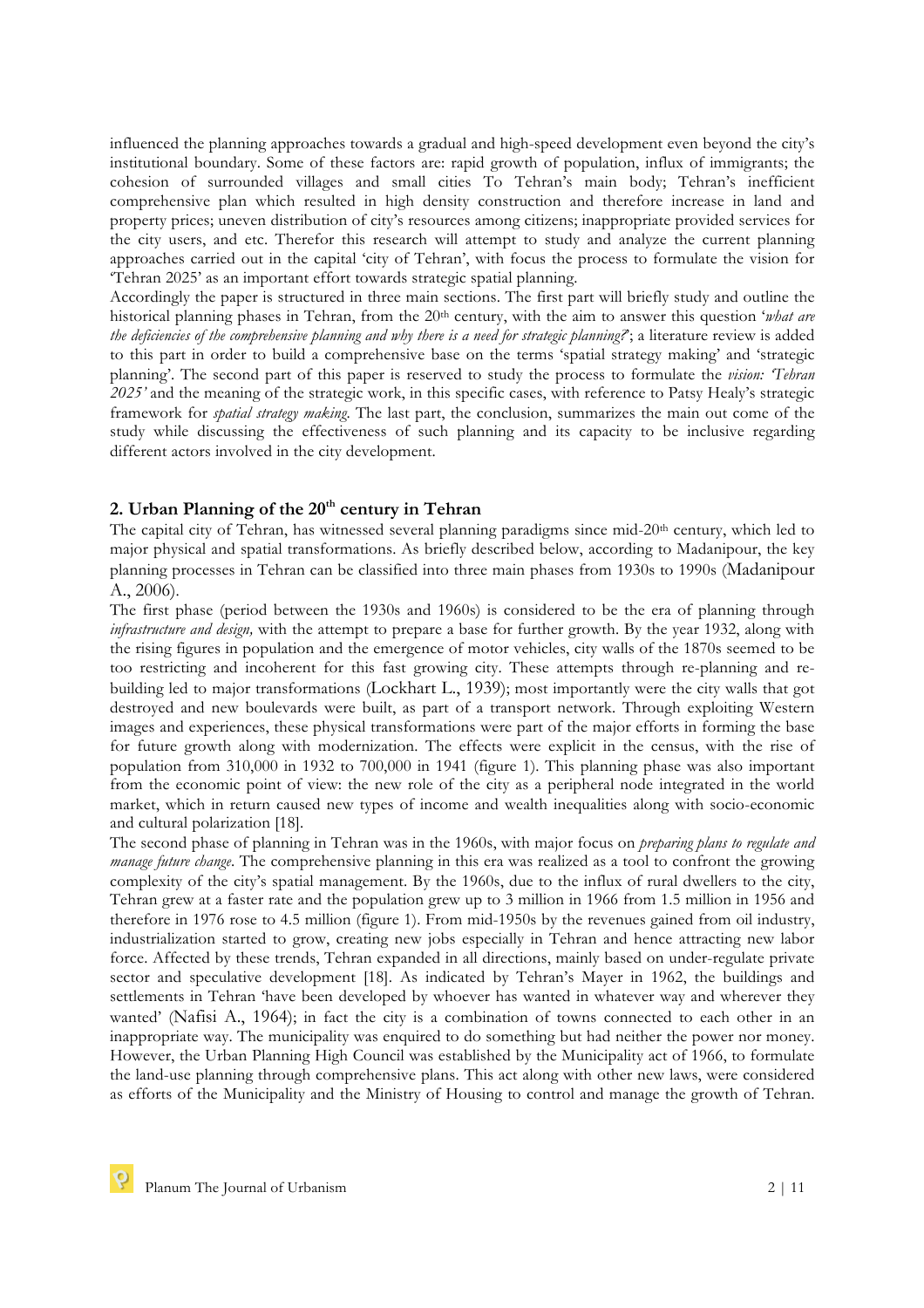Accordingly the first comprehensive plan of Tehran was produced in 1968, in which the major problems were high density, pollution, inefficient infrastructure, unemployment and the rising migration of lowskilled workers to Tehran. Hence, the comprehensive plan, proposed by the joint Iranian and American Associations, aimed at changing the physical, social and economic dimension of the city (Farmanfarmaian, A., Gruen, V., 1968). However, the result was mainly physical transformations; influenced by the British and the US planning ideas of new town. Zoning was also used as a planning tool to control the physical and social dimension of the developed areas.

The end of 20<sup>th</sup> century (1990s onward), the post-revolutionary period, is defined as the third phase of the planning in Tehran that was based on *policy development for reconstruction and reform* after the war period [18]. The influx of immigrants to the capital grew faster than before and led to a population of 6 million by 1986 (figure 1), producing new challenges to prove the incapability of the comprehensive planning to cope with them. The plans were simply physically based developments having major implementation difficulties. Therefore the need for strategic planning was seen essential; the first attempt was the plan for the period between 1986-1996, prepared by a firm of Iranian consultants (A-Tech), which was approved by the Urban and Planning High Council. One of the major outcomes of this plan, which is still in use today, was the division of the city into 22 districts with their own service center. However the Municipality rejected the plan in 1993, for them to be improbable in expenses and implementation phases. Later on the Municipality proposed a strategic plan for 1996-2001, namely Tehran Municipality's First Plan (Tehran 80), which is known to be the first plan to focus on a set of strategies and policies instead of land-use planning. The plan's vision for the future of the city was prepared considering five set of problem: lack of resources, the pattern and speed of urban development, pollution, inefficient public transport and the improper bureaucratic system. Accordingly six main objectives were outlined to guide its strategies:

- "Clean City: a city in which pollution is under control"
- "Smoothly Moving city: an efficient intra-city traffic and transportation"
- "Green city: an expansion of green areas"
- "A high cultured City: expansion of cultural and educational space in order to enhance the city's culture"
- "Dynamic city: the needs of citizens for administrative services are met as quickly as possible"
- "Modern-Traditional texture: the realization of an intermixed urban fabric of traditions and modernism" [4].



Figure 1. *The Population growth according to the three introduced planning phase. Source: Bertaud A. (2003).*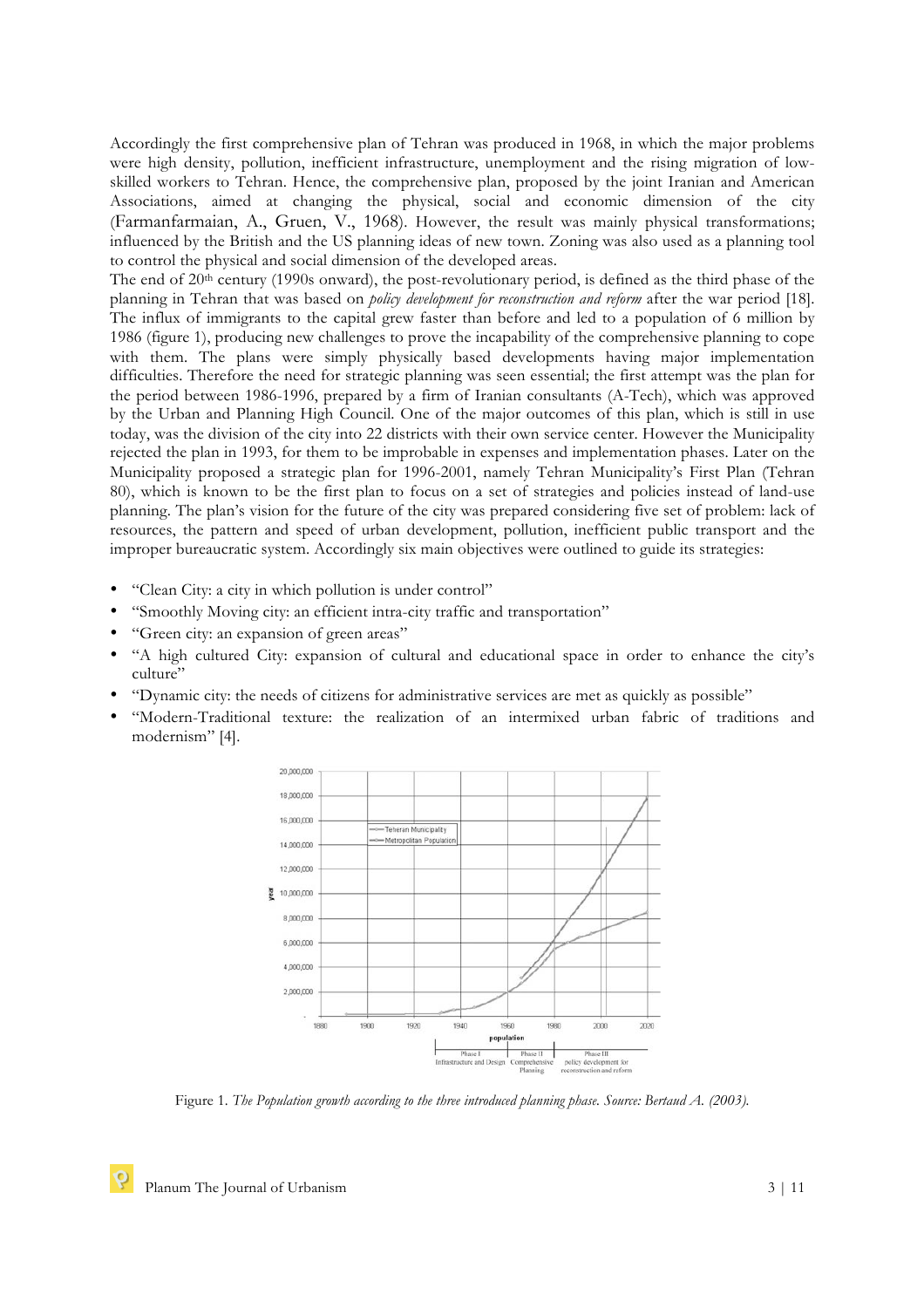The new road networks and green spaces were developed as part of the implementation phase derived from both the 1968-masterplan and the plan for Tehran 80. In the period of 1990s onward, the illegal practice of 'selling zoning variance'2 was a major development strategy that was not envisioned in the planning considerations. Through this practice, the Municipality insured its financial independency3, which in time proved to be beneficial for the developers and unfavorable for the citizens. The result was newly developed high rise constructions which led to rapid expansion of the city boundaries beyond the administrative lines; along with the increase of built-up densities and infrastructure deficits in the declined regions [25].

## **3. The deficiencies of the Comprehensive Planning in Tehran and the Need for Strategic Planning**

This section of the present paper shall outline the deficits of the comprehensive planning in Tehran and the need for strategic planning. In the developed countries, the comprehensive approach has been severely criticized from the 1960s onwards, for paying too much attention to details and overemphasizing the framework dimension of the plans (Williams G., 1999). Many studies also reveal the fact that Comprehensive Planning paradigm in Iranian cities, such as Tehran, has not been successful in solving the issues, concerning the rapid population growth and the urban development dilemmas. Criticizing the aforementioned planning approach in Tehran, started with the focus on the legal processes in which the plans were prepared and implemented, however the concerns gradually extended to consider the content and the fundamental theoretical base behind the comprehensive urban planning (Ministry of Housing & Urban Development, 2006). The most important theoretical problems facing the comprehensive plan in Tehran are described as below:

- Planning approaches based on top down processes by bureaucratic principles, paying too much attention to various marginal issues that led to inflexible and rigid plans.
- The objectives of the plans and policies related to its supervision and implantation were not transparent.
- Lack of considering the dynamic and complex nature of the city and thus moving towards inability to anticipate future problems.
- Insisting on the physical planning and the lack of attention to socio-economic aspects.
- Less considering ideas and interests of actors at different level (Farhoodi, R., Gharakhlou, M., Ghadami, M., Panahandeh Khah, M., 2009).

In the developed countries, many efforts have been carried out to replace this planning approach, which is based on technocratic and bureaucratic principles which is inflexible and lacking in transparency, by strategic approaches that include participation, flexibility and transparency (Hall P., 2009). Accordingly, to overcome the above-mentioned deficiencies of the comprehensive planning in Tehran, the need for strategic planning seems necessary. This planning encompasses a step-by-step process considering the relationship between different levels of planning and its stages. Further more, the strategic planning emphases on the key issues, avoiding too much attention to the less important masses of detail and also provides the opportunity for the active participation of different actors at different level (Albrechts L., 2004). The table below summarizes a comparison between the comprehensive planning and the strategic

 $\overline{a}$ 

<sup>2</sup> The selling zoning variance, also known as 'selling densities, was a practice in which the municipality would permit developers, an increase of the FAR, to build in higher densities and alteration of land uses, in exchange for a fee (Zebardastm E., 2005).<br><sup>3</sup> In some years, about 90% of the Municipality's total revenues was earned from selling density (Bertaud, A. 2003).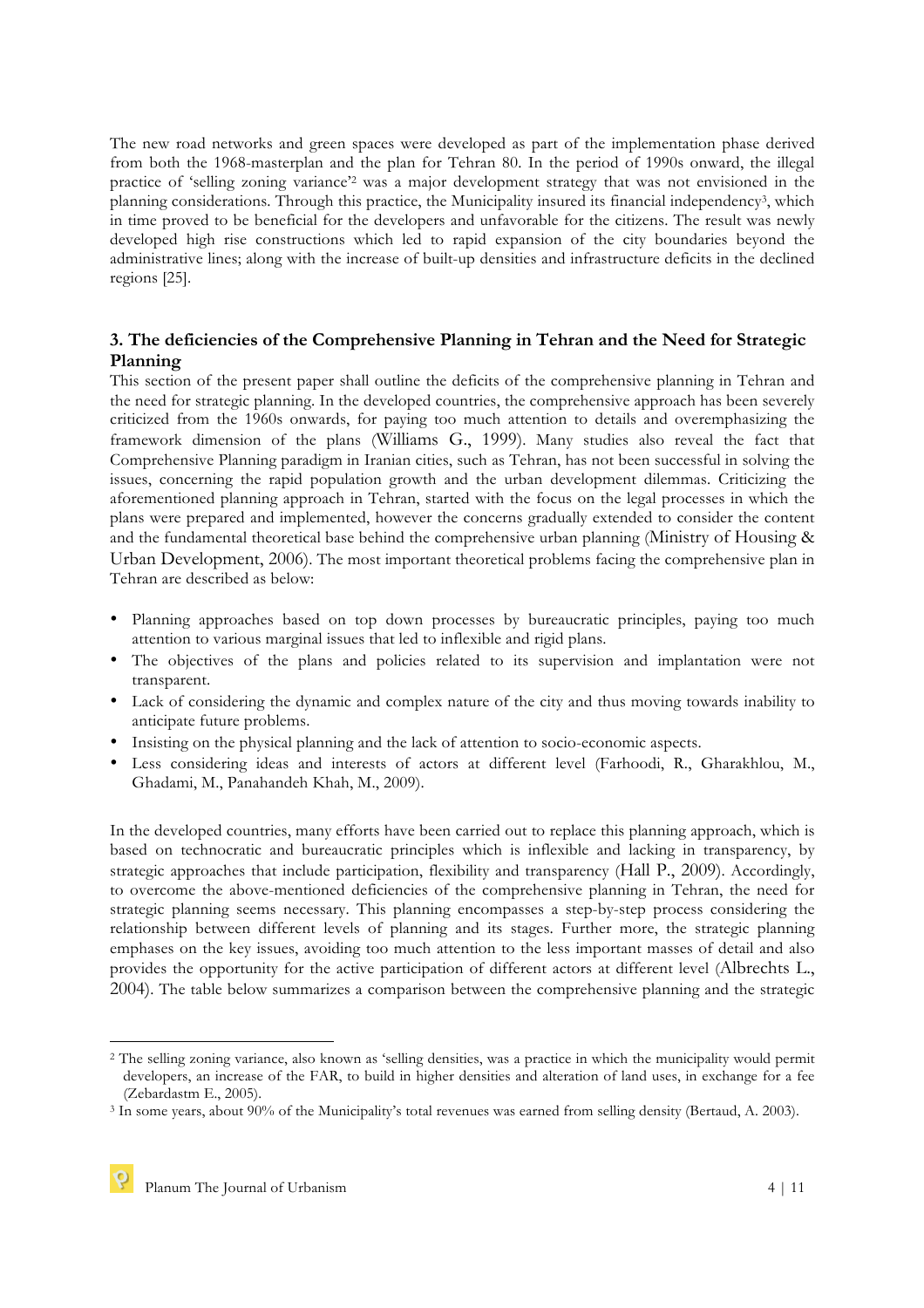planning in the processes of preparing the plans, considering the goals, participation of actors and the implementation capabilities (table 1).

| Field                                                          | <b>Comprehensive Plan</b>                                                                                                                                                                                                                                                                                                                                                            | <b>Strategic Plan</b>                                                                                                                                                                                                                                                                                                                                                                                                                        |  |  |
|----------------------------------------------------------------|--------------------------------------------------------------------------------------------------------------------------------------------------------------------------------------------------------------------------------------------------------------------------------------------------------------------------------------------------------------------------------------|----------------------------------------------------------------------------------------------------------------------------------------------------------------------------------------------------------------------------------------------------------------------------------------------------------------------------------------------------------------------------------------------------------------------------------------------|--|--|
| Conceptual<br>Framework                                        | Insisting on having detailed<br>1.<br>knowledge about problems of<br>City<br>2.<br>Rigid and inflexible planning<br>3.<br>Lack of consideration to the<br>economic aspects<br>4.<br>Being comprehensive in<br>studies<br>5.<br>Land-use map or master plan<br>as the final document                                                                                                  | Having to know the city's major<br>1.<br>issues, while avoiding being<br>unnecessarily detailed<br>Flexible planning, and open to<br>2.<br>urban changes<br>Considering city's economic<br>3.<br>development as an important<br>factor<br>Being selective and target-based in<br>4.<br>studies<br>5.<br>Dynamic functional and practical<br>plans are preferred                                                                              |  |  |
| Goals and<br>Planning<br><b>Process</b>                        | The main goal is to prepare a<br>1.<br>land-use plan (physical output)<br>A top-down decision making<br>2.<br>process in preparation and<br>implementation<br>Fixed goals and principles for<br>3.<br>determining the future<br>Main Objectives and processes<br>4.<br>to reach them are not<br>transparent clear enough<br>5.<br>Fragmented structure in<br>decision making process | Considering the physical aspects<br>1.<br>along with the social and economic<br>issues at the same level<br>2.<br>An effective balanced top-down<br>and bottom-up relation in<br>preparation and implementation<br>Dynamic process of decision<br>3.<br>making with regard to the future<br>vision<br>Clear future vision and defined<br>4.<br>strategies to gain the goals<br>5.<br>Reciprocal and interrelation<br>decision making process |  |  |
| Participation of<br><b>Actors</b> at<br>different levels       | No attention to public<br>1.<br>participation and social<br>institutions in decision making<br>processes<br>Plans proposed from the main<br>2.<br>power in charge<br>A technocratic-based approach<br>3.<br>with lack of creativity in<br>creating the plans<br>Socio-political aspects are not<br>4.<br>the matter of concern                                                       | Considering different actors at<br>1.<br>different level and public<br>participation in decision making<br>processes<br>Different interests of actors are<br>2.<br>considered in preparing the plans<br>at different levels<br>Having faith in public participation<br>3.<br>in creating innovative approaches<br>4.<br>Respecting socio-political<br>demands                                                                                |  |  |
| Implementation<br><b>Capacities and</b><br><b>Capabilities</b> | Lack of attention to the<br>1.<br>strength and weak points of the<br>bodies in charged in<br>implementation phase<br>Local authorities are not<br>2.<br>empowered through preparing<br>and approving the plans<br>The implementation phase<br>3.<br>lacks efficient supervisory<br>The plan is based on an<br>4.<br>Idealistic scenario which is far<br>from reality                 | Accounting both strength and<br>1.<br>weakness regarding organizations<br>in charge of implementing the<br>plans<br>Local authorities given relevant<br>2.<br>power in strategy making<br>processes<br>Dynamic process of supervision<br>3.<br>and control<br>4.<br>The real capacity and resources of<br>the city are the base for planning<br>approach                                                                                     |  |  |

Table 1. *Comparison of comprehensive and strategic planning in different fields of action Source: Farhoodi R., et al. (2009)*

#### **4. A brief literature review on terms 'Strategic Work' and 'Strategic Planning'**

In the field of planning, as clearly stated by Healy, the term 'strategic work' refers to the efforts, both interactive and geared, towards altering the direction, to capacities and possibilities and getting distance from the past situation (Healey P., 2009).

Considering the planning work in a broad context such as the city region, for Albrechts the term 'strategic' refers to the set of actions and decisions that are more important than others, since it is impossible to give a high priority to everything that needs to be done. Therefore the difficult task is to make a fair decision in giving priority and importance to the critical problems, challenges and diversity (Albrechts L., Healey P. & Kunzmann, K., 2003).

Back in 1960s, strategy makers tend to follow a more 'scientific' approach; a methodological process along with a sequence of scientific analysis to arrive at the so-called strategy. In contrary to the past, the recent approach towards strategy making tends to focus more on the sociological perspective, with emphasis on the control of 'agency' with relation to the upper and stronger powers (Healey P., 2006). Current debate over the development in theorizing planning and policy-making activity is extensive, which stresses the importance of understanding the complex interrelation and power struggles among the different actors and agency at different scale.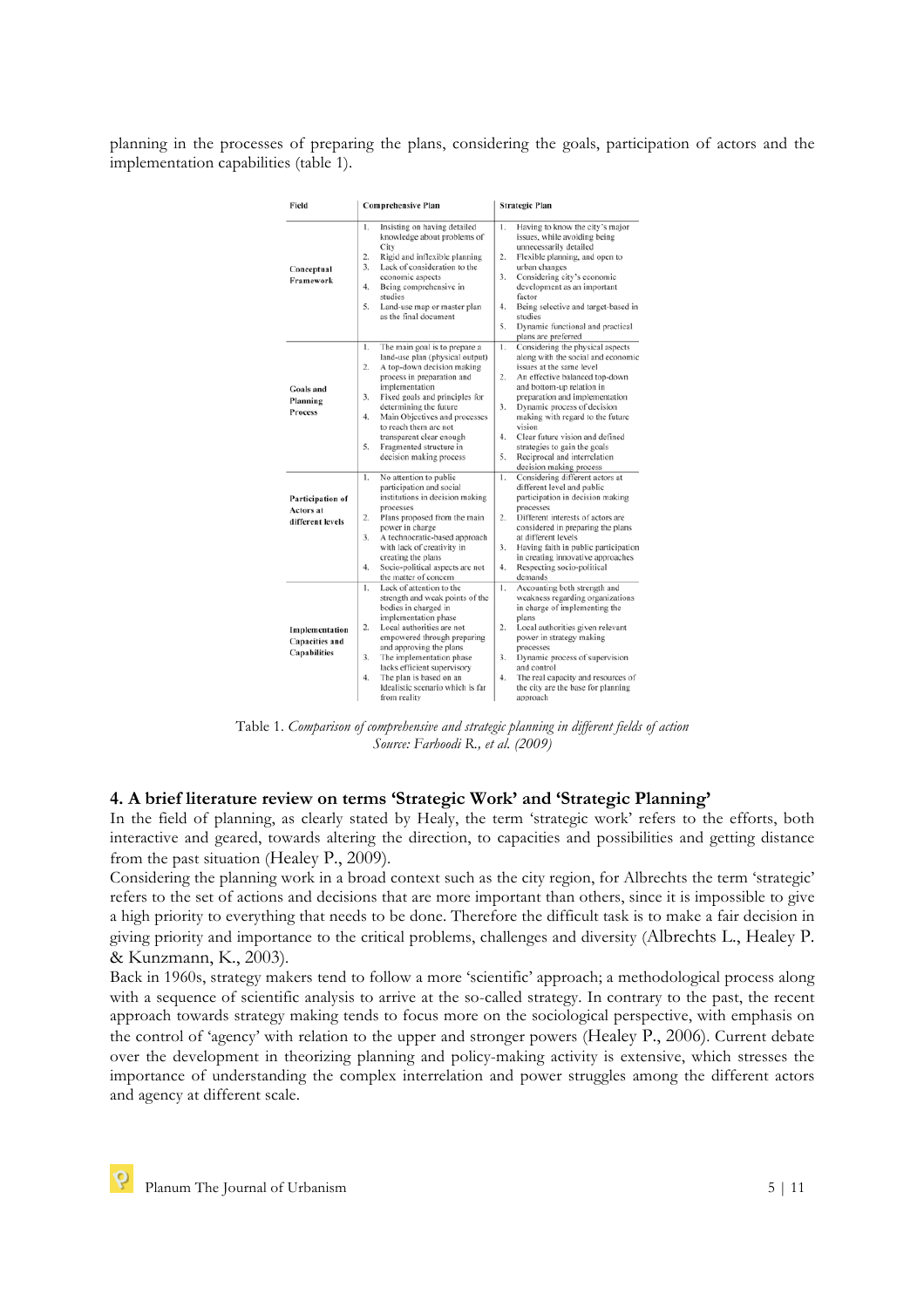In this paper while describing the process of strategic plan for vision of 'Tehran 2025', we shall refer to Patsy Healy's definition of spatial strategy making and the four main dimensions introduced by her, which is considered essential and worth referring (figure 2). The first dimension of the framework, which is 'mobilising attention', refers to how and why an urban context becomes the focal matter of concern and attention. The second aspect is *'scoping the situation'* which focuses on what and where are the main issues and to whom to be addressed in the specified urban context, along with what governance arrangement and power system. The third point, *'Enlarging intelligences'* refers to the gathering and improvement of knowledge-based resources, which is essential for the strategic plan. The last point, *'creating frames and selecting actions',* considers about the importance of how visions are framed as key principles to guide the future directions [12].



Figure 2. *Dimensions of strategy making - Source: Healey, P. (2009)*

#### **5. The Governmental Structure of Tehran; A Fragmented Governance System**

In this part, the research will briefly illustrate the fragmented governance structure of Tehran Metropolitan Region, by introducing major figures and institutional components and their power and role in the decision-making processes.

Considering the national governance system of Iran on one hand and the urban management organization on the other hand, the spatial interdisciplinary characteristics among different governmental and nongovernmental (public) sectors for TMR can be defined as the table below:

As illustrated in table 3, the governmental authorities of Tehran have more legislative power and play a major role in the decision-making processes and the final approval of the plans. The public institutions have only executive powers, which cause conflict and confusion facing the governmental bodies while creating, proposing and approving urban plans at different level.

Since the focus of the paper is on 'City of Tehran', therefore the key role of the main organizations (actors) in decision-making processes for proposing and implementing the plans are the followings, ordered with regard to the institutional power hierarchy:

• *City Council:* composed of fifteen members; elected by citizens and hold legislative power. Their main responsibilities are: electing the mayor, approving the plans for the city, approving the local legislation proposed by the mayor, approving the budget and municipal rates, etc.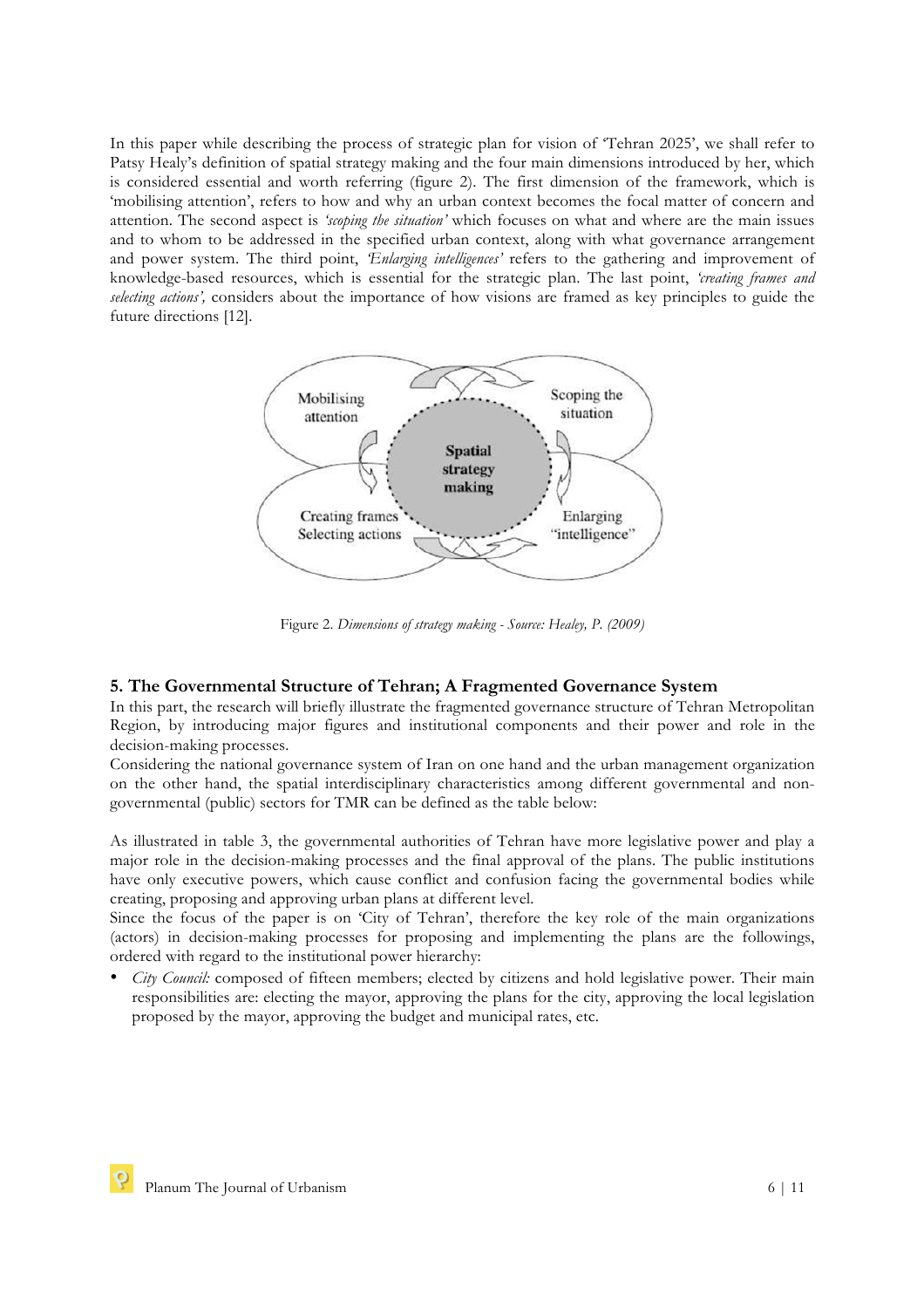- *Municipality (Mayor):* Elected by the City council, the Mayor has managerial and executive power in City of Tehran4.
- *22 sub-Municipal districts*: each district has a Mayor, selected and supervised by Tehran Municipal Mayor, which conducts administrative operations and reports to the City Mayor.

| <b>Territories</b>            | <b>Division Units</b> | Governing<br><b>Authority</b>      | Appointing<br><b>Authority</b> | <b>Type of Institution</b><br>Governmental/Public |
|-------------------------------|-----------------------|------------------------------------|--------------------------------|---------------------------------------------------|
| Political<br><b>Division</b>  | Province              | Governor General                   | The Cabinet                    | Governmental                                      |
|                               | County                | Governor                           | <b>Interior Minister</b>       | Governmental                                      |
|                               | District              | District Governor                  | Governor General               | Governmental                                      |
|                               | Parish                | Reeve                              | Governor                       | Governmental                                      |
| Managerial<br><b>Division</b> | City                  | Mayor                              | City Council                   | Public                                            |
|                               | Village               | Reeve (Head of<br>rural districts) | Village Council                | Public                                            |

Table 3. *General Characteristics of Political Territories and local management Source: Akhoundi A., et al (2006).*

## **6. The Plan for 'Tehran 2025'**

In 2001, the City Council published its own 'Charter of Tehran', which in 2005 was used as a base for preparing the vision for 'Tehran 2025'. The content of the charter was agreed by the council members, non-governmental organizations and urban professionals, which focused on sustainability and democracy regarding urban management; transport, social, cultural and economic issues.

The City council of Tehran, in order to over come deficiencies of previous plans towards a more effective way of integrating and merging different aspects of economic, social and environmental perspectives, intended to translate territorial development into specific investment programmers and regulatory, similar to the concept of Albrechts et al [3], by proposing the Vision, Tehran 2025.

In 'Tehran 2025', the relevant territory to be addressed is the national capital and the economic, cultural and social hub of Iran. The following map shows 'City of Tehran' along with its 22 districts, which is the matter of concern for the City Council and other institutions in charge for preparing the Vision (Map 1).

 $\overline{a}$ 

<sup>4</sup> The Mayer's main activities are limited to the following areas in the 22 districts: legal, council and parliamentary affairs; social and cultural issues; traffic and transportation; planning and management; financial and administrative sector; urban planning and architecture; ICT developments and etc.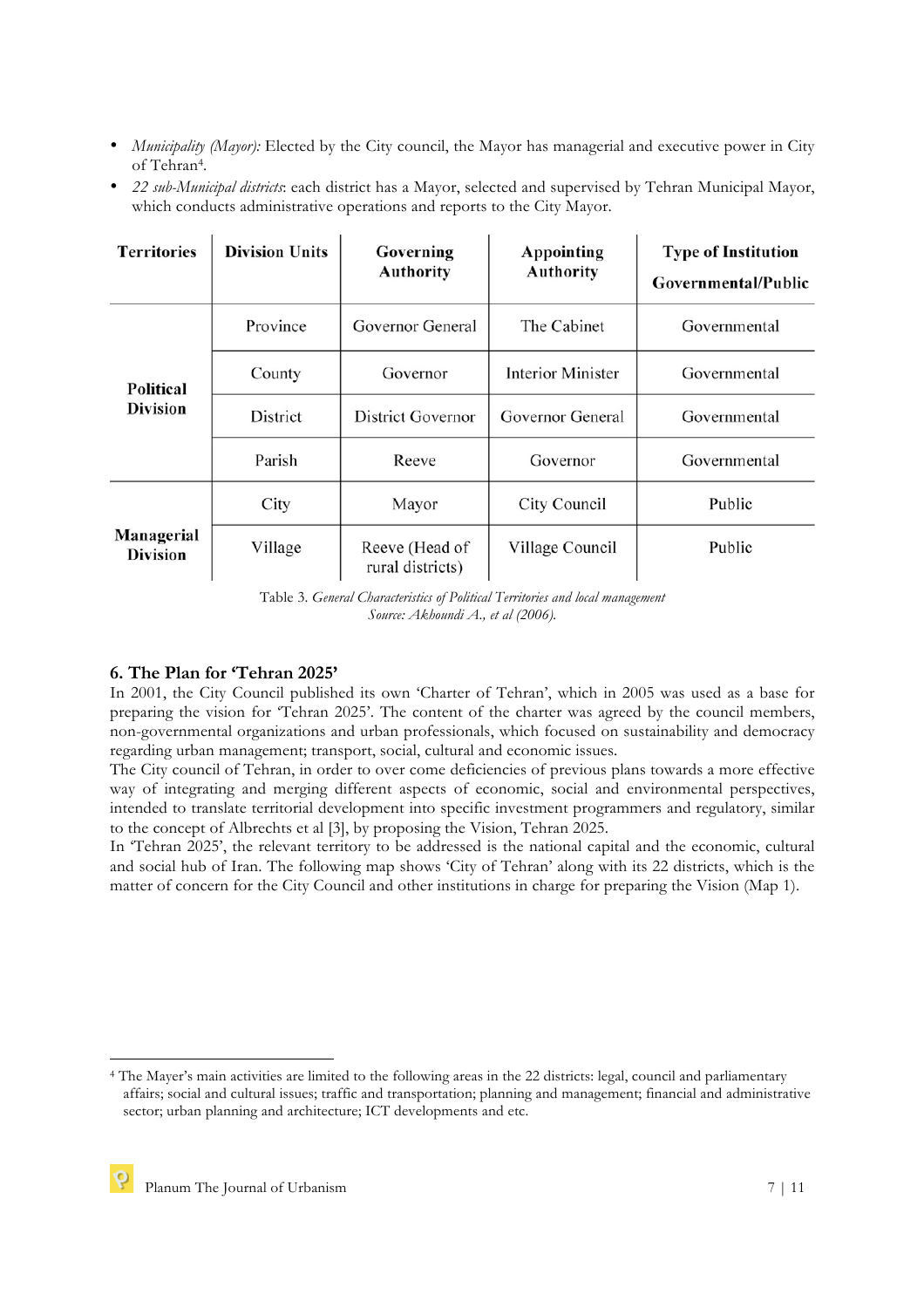

Map 1: *Administrative divisions of 'City of Tehran' in 1996 - Source: Habibi S., Hourcade B. (2005), p.47*



Table 3: *Different sectors in charge for preparing the strategic vision - Source: official site of City Council*

At the very beginning of the process a commission, entitled "strategic plan committee", including experts and specialists of different areas were created to supervise the vision, actions and implementation (table 3).

Each group is concerned with a particular topic. Here the main activities of each group are outlined to understanding how the vision was sketched and finalized.

• *Project Team for Literature Review:* based on the accumulated experience from planning practice and analyzing the planning literatures, the group creates the base for analyzing the institutional design and mobilization to define a framework for future vision of Tehran.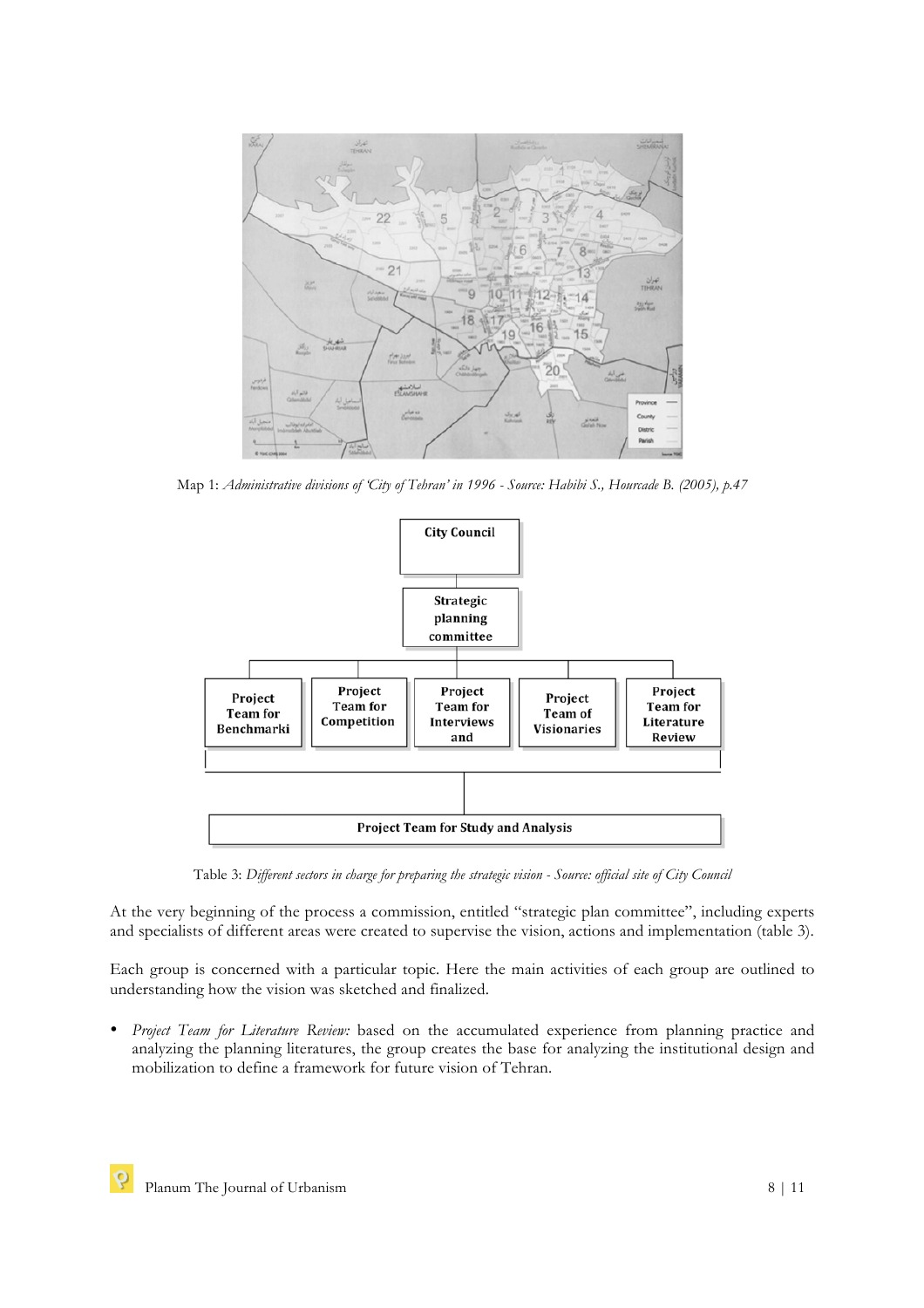- *Project Team for benchmarking:* the group takes a critical view of the environment in terms of understanding the strengths and weaknesses of the context; the external trends, forces and resources available is also studied to develop a long-term vision and set of strategies at different levels of actions.
- *Project Team of Visionaries:* The team analyzes different strategic frameworks and visions including the economic, environmental, cultural, and social aspects. Within each area of study, the main goal(s) is outlined in a vision statement, set of objectives and implementation strategies.
- *Project Team for Interviews and seminars*: the team organizes a set of interviews with high-level executive figures, experts and professionals. The interviewees are classified in three main topics: specifying the status quo; illustrating the ideal condition; challenges and strategies regarding the desirable situation for the future. Furthermore, numbers of seminars were held; consisting of experts, scholars and public figures within a particular area of focus, with the aim to accumulate different interests, ideas and relevant strategies.
- *Project Team to lead competitive practices*: different forms of participation are studying, programming and implementing as intermediary level to increases the level of participation in order to face with environmental decision making socially, culturally, and spatially to extend and adapt personal and social values for different key figures. The team proposes more open, flexible and less prescriptive method to respond the values and the images of what society wants to achieve
- *Project Team for Study and Analysis*: the data and information from the above mentioned project teams were accumulated to outline the primarily draft of the vision and its strategies for 'Tehran 2025'. The draft was then studies, reviewed and analyzed by a group of professionals to evaluate its capacity and efficiency.

The outcome of the comprehensive study and analysis by the professional groups along with the legislative committee was the vision for 'Tehran 2025' which the main concept and image was outlined and framed as, '*Tehran global city as a center of culture, knowledge, welfare and model for the Islamic world'.*

The objectives and strategies introduced in the vision 'Tehran 2025' have important and specific capacities and play an important role in directing citizens and diverse sectors, actors and departments at different level. Here some major points are stated:

Accordingly the output of the process constitutes a consensus between citizens and public sectors to make official guidelines for implementation, and realistic commitments to action engagement.

The Vision, 'Tehran 2025', is proposed with the aim to invite the whole community to intervene in the future of their city by imagining and expressing their desirable condition through a reasonable vision, strategy and direction. The residence of Tehran has big ideas and dreams for their future which is revealed in "Tehran 2025'. Now, the question is, *to what extend this plan has the capacity to change the past situation towards the future vision?* 

## **7. Conclusion**

This study critically argued that the outcome of traditional comprehensive planning in Tehran and the critics made against it in the developed world are very much similar. However considering the fragmented governance system in Tehran, the question is to what extent this strategic planning can be effective; while it serves as a replacing tool for the comprehensive planning.

Since 2001, with intention to overcome the implementation and participation deficits of the Tehran Comprehensive Plan, there have been some efforts to introduce the strategic planning approach. The focus of this paper was on the emerging form of document, the *Vision for 'Tehran 2025'*. As insisted by Healy [12], this is a fact that a lot of 'strategies' have been carried out by those involved in urban development, however, only a limited number of these efforts can be considered as actual 'work' to shape the urban context. This is also the case in the Vision introduced for Tehran. Indeed, spatial strategy making is not an easy activity that can be carried out with simple procedures, instead it is known to be "a messy, back-and-forth process, with multiple layers of contestation and struggle" [12].

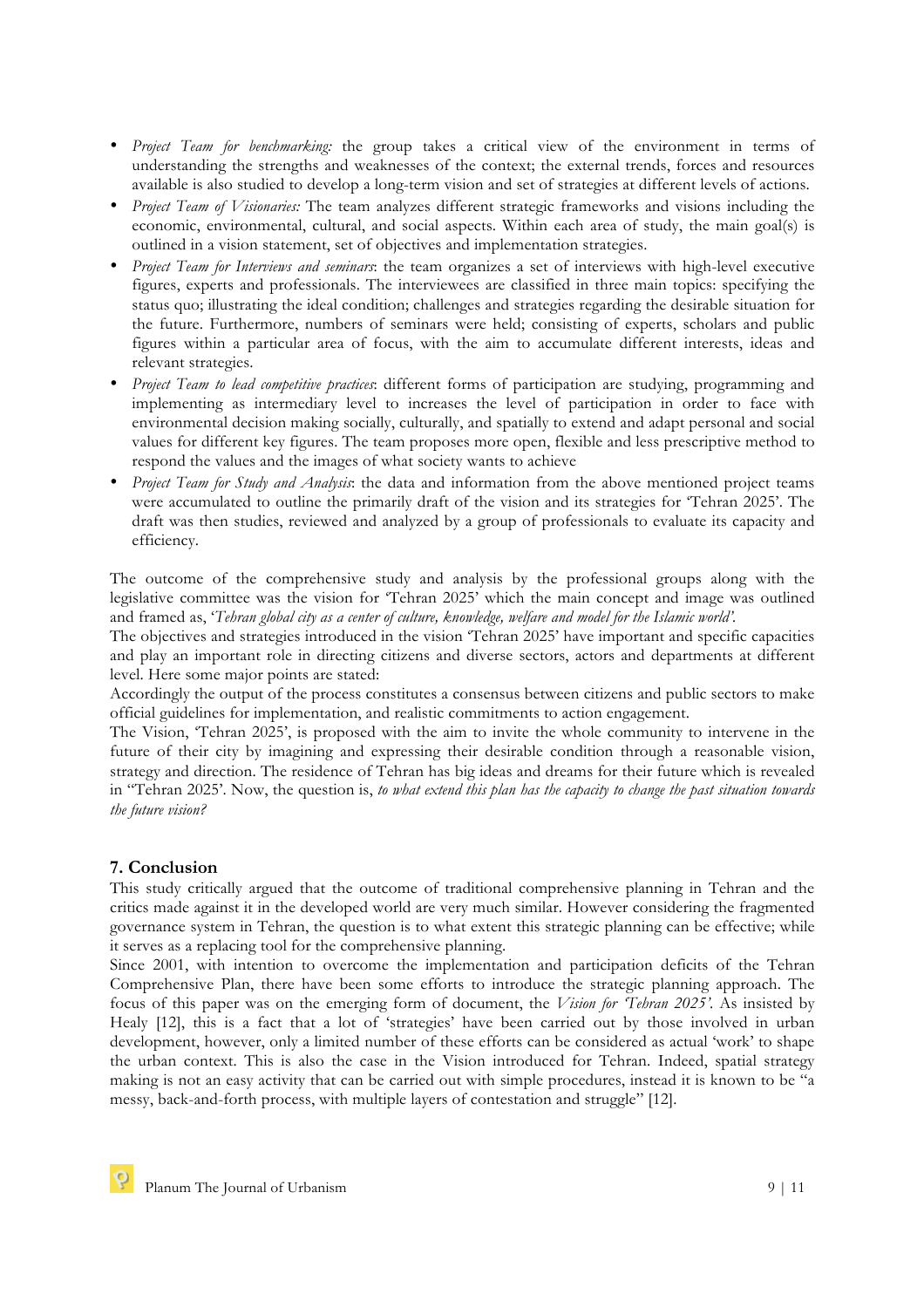With the aim to observe the term 'strategic' in the plan, considering Healey's idea on strategy making [12,] table 4 illustrates the adaption of the Vision 'Tehran 2025' to her framework.

| Dimensions of strategy<br>making            | Tehran's Vision                                                                                                                                                                                                                                                                                                           |
|---------------------------------------------|---------------------------------------------------------------------------------------------------------------------------------------------------------------------------------------------------------------------------------------------------------------------------------------------------------------------------|
| 1. Mobilising attention                     | Initially carried out successfully with the high level authority,<br>yet insufficient for the whole member of the committee in<br>charge/municipality; attention weakened after document<br>submission                                                                                                                    |
| 2. Scoping the situation                    | Coalition was built among potentially affected City divisions<br>and agencies for the framework document with holistic<br>objective; while most projects and detailed plans under the<br>strategy were planed for each division individually.                                                                             |
| 3. Enlarging intelligences                  | The process in gathering and improvement of the knowledge-<br>based resources were conducted successfully during the<br>document composition; formulating a network of<br>professionals, experts and actors at different level were<br>followed step-by-step studies.                                                     |
| 4. Creating frames and<br>selecting actions | On-going projects and detailed plans have been prepared<br>according to the set of strategies introduced in the Vision.<br>Prioritizing actions within the comprehensive long-term<br>strategy required time and resources; selection of action and<br>implementation processes seems not so cleat and in<br>consistency. |

Table 4. *The Vision of 'Tehran 2025' adaption plan in Healey's strategy making dimensions - Source: Own table*

According to the table above, the Vision 'Tehran 2025' seems to be effective for the future development however we should insist on the controversial role of the Municipality as one major factor shadowing the preparation and implementation of the plans in Tehran is. Although the city is becoming even more democratic than before, however the central government has the dominant power over Tehran, and the municipality, despite its financial independency has merely an executive power with no control over the preparation or modification of the plans. Even more, in implementation phase, the Municipality has some difficulties in supervision due to lack of transparency in the relations among different level of governance system. Therefore the planning and implementation processes of the large metropolis are still facing confusion and inefficiency.

#### **References**

- Akhoundi, A., Barakpou, N., Asadie, I., Taherkhani, H., Basirat, M., Zandi, G., (2006), *Governance of Tehran Urban-Region: Challenges and Trends,* EURA conference, Warsaw
- Albrechts, L. (2004), Strategic (Spatial) Planning Reexamined, *Environment and Planning B: Planning and Design*, 31, pp.743-758.
- Albrechts, L., Healey, P. & Kunzmann, K. (2003), Strategic Spatial Planning and Regional Governance in Europe, *Journal of the American Planning Association*, 69, pp. 113–129.

Bertaud, A. (2003), Tehran spatial structure: Constraints and Opportunities for Future Development, http://alain-bertaud.com/